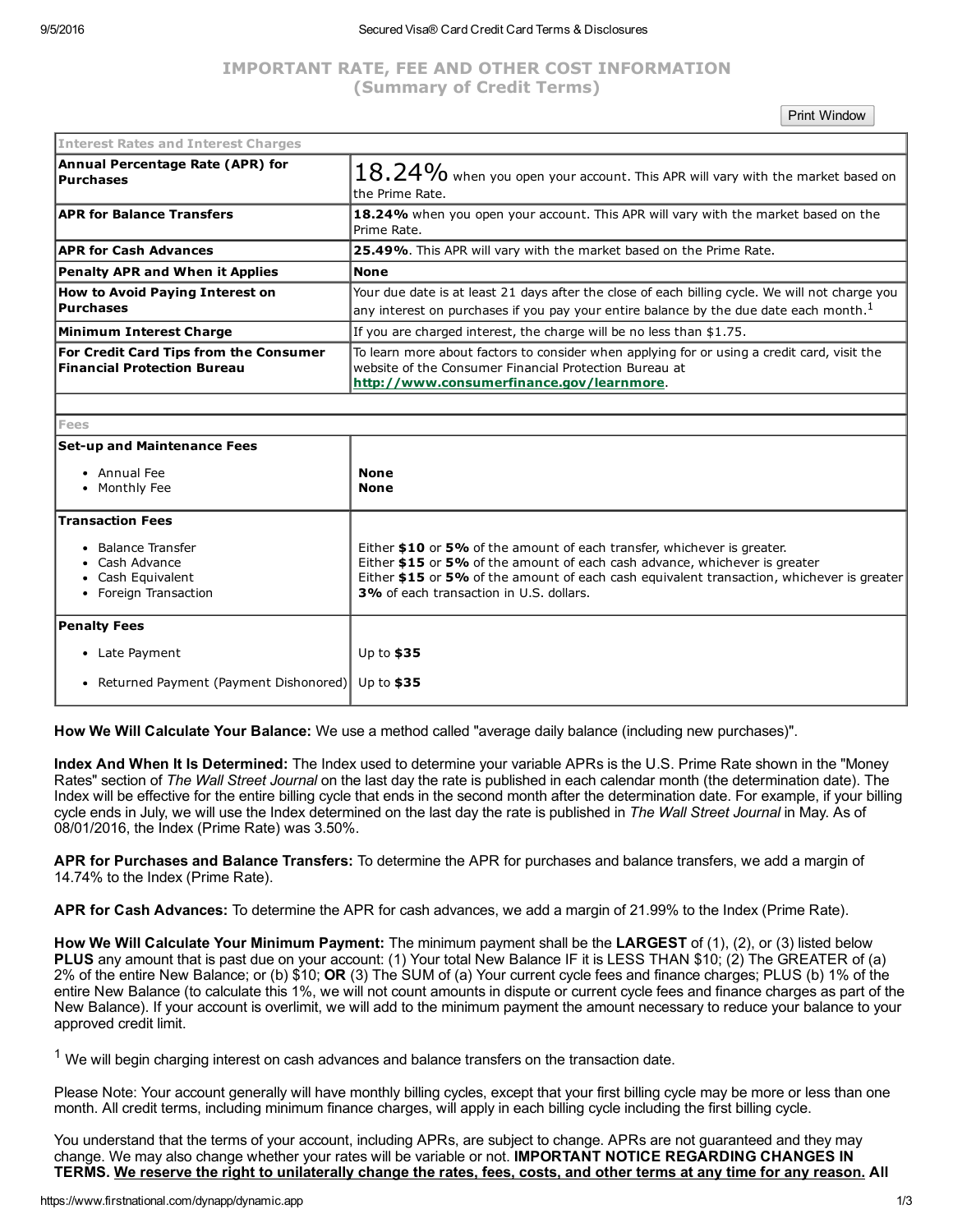# changes in terms will be subject to the requirements of applicable law.

Payments on your account may be applied in the order we select, subject to applicable law. Generally, this means that if you make a payment in excess of the required minimum payment, we will apply the excess amount first to your balances with the highest Annual Percentage Rate. Any remaining portion of that excess amount will be applied to your other balances in descending order based on their applicable Annual Percentage Rates.

**BALANCE TRANSFERS:** You authorize us to make one or more of the balance transfers that you have requested. All balance transfer requests are subject to our approval; we are not liable if we do not make a requested balance transfer. We reserve the right to make balance transfers in the order we select and to limit the amount of the balance transfers that we make (this amount may be less than your total credit limit). If you request an amount that we do not approve, we may process a partial transfer for less than you requested or we may decline the entire request. In addition, transfer requests that are incomplete, illegible or requested to cash, to yourself or to another account with us or one of our affiliates need not be processed. You should not transfer any amount that is in dispute in order to preserve your dispute rights. You should continue to monitor the other accounts that you request to transfer balances from and you should continue to pay the minimum payments due on those accounts until you receive statements from those creditors showing that the balances due them have been paid in full. This may not happen until after the balance transfer appears on your billing statement from us. You are liable for any late payments, finance charges or disputed amounts on your other accounts. If you want your other accounts closed following a balance transfer, you are responsible for doing so. Balance transfers are subject to applicable fees and finance charges and do not have the benefit of a grace period.

**CREDIT REPORTS:** By applying for this account you agree that First Bankcard<sup>®</sup> (a division of First National Bank of Omaha) may obtain credit reports for purposes of processing your application and for later purposes related to your account such as reviewing, updating and renewing it, increasing the credit line and collecting. If you request, you will be informed of whether or not a credit report was requested and of the name and address of the consumer reporting agency that furnished the report. You also authorize First Bankcard<sup>®</sup> (a division of First National Bank of Omaha) to verify your employment, income and other relevant information.

NOTICE TO CARDMEMBERS AND AUTHORIZED USERS: We may report information about your account to credit bureaus. Late payments, missed payments, or other defaults on your account may be reflected in your credit report.

IMPORTANT INFORMATION ABOUT PROCEDURES FOR OPENING A NEW ACCOUNT: To help the government fight the funding of terrorism and money laundering activities, the USA PATRIOT Act requires all financial institutions to obtain, verify, and record information that identifies each person (including business entities) who opens an account.

What this means for you: When you open an account, we will ask for your name, physical address, date of birth, and other information that will allow us to identify you. We may also ask for other identifying documents. We will let you know if additional information is required.

Married applicants may apply for separate Accounts in their own names.

OHIO RESIDENTS: The Ohio laws against discrimination require that all creditors make credit equally available to all creditworthy customers and that credit reporting agencies maintain separate credit histories on each individual upon request. The Ohio Civil Rights Commission administers compliance with this law.

NOTICE TO MARRIED WISCONSIN APPLICANTS: No provision of any marital property agreement, unilateral statement or court decree adversely affects our interests and/or rights unless, prior to the time the credit is granted or an open-end credit plan is entered into, we are furnished with a copy of the agreement, statement, or decree, or have actual knowledge of the adverse provision. Married Wisconsin residents applying for credit separately must furnish name and address of their spouse to First Bankcard<sup>®</sup> (a division of First National Bank of Omaha) at P.O. Box 3696, Omaha, NE 68172-9936.

CALIFORNIA RESIDENTS: The applicant, if married, may apply for a separate account. After credit approval, each applicant shall have the right to use this account to the extent of any credit limit set by the creditor and each applicant may be liable for all amounts of credit extended under this account to each joint applicant.

NEW YORK RESIDENTS may contact the New York State Department of Financial Services to obtain a comparative listing of credit card rates, fees and grace periods. New York State Department of Financial Services: 1-877-226-5697.

ARBITRATION NOTICE: You understand that any Cardmember Agreement you receive will contain an arbitration provision that may substantially limit your rights in the event of a dispute, including your right to litigate in court or have a jury trial, discovery and appeal rights, and the right to participate in court or in arbitration as a representative or member of a class action. Please review the Cardmember Agreement and its arbitration provision carefully before you use or allow someone else to use an account.

Cards are issued by First Bankcard<sup>®</sup> (a division of First National Bank of Omaha).

## Consent to Receive Disclosures Electronically

By submitting this application, you have demonstrated your ability to access the information on these web pages and have consented to receiving consumer credit disclosures related to this application electronically. Your consent applies only to the related disclosures and does not apply to subsequent disclosures, such as changes in terms or periodic statements. You understand that you have the right, at no additional charge, to withdraw your consent, and/or request a paper copy of the consumer credit disclosures, within thirty